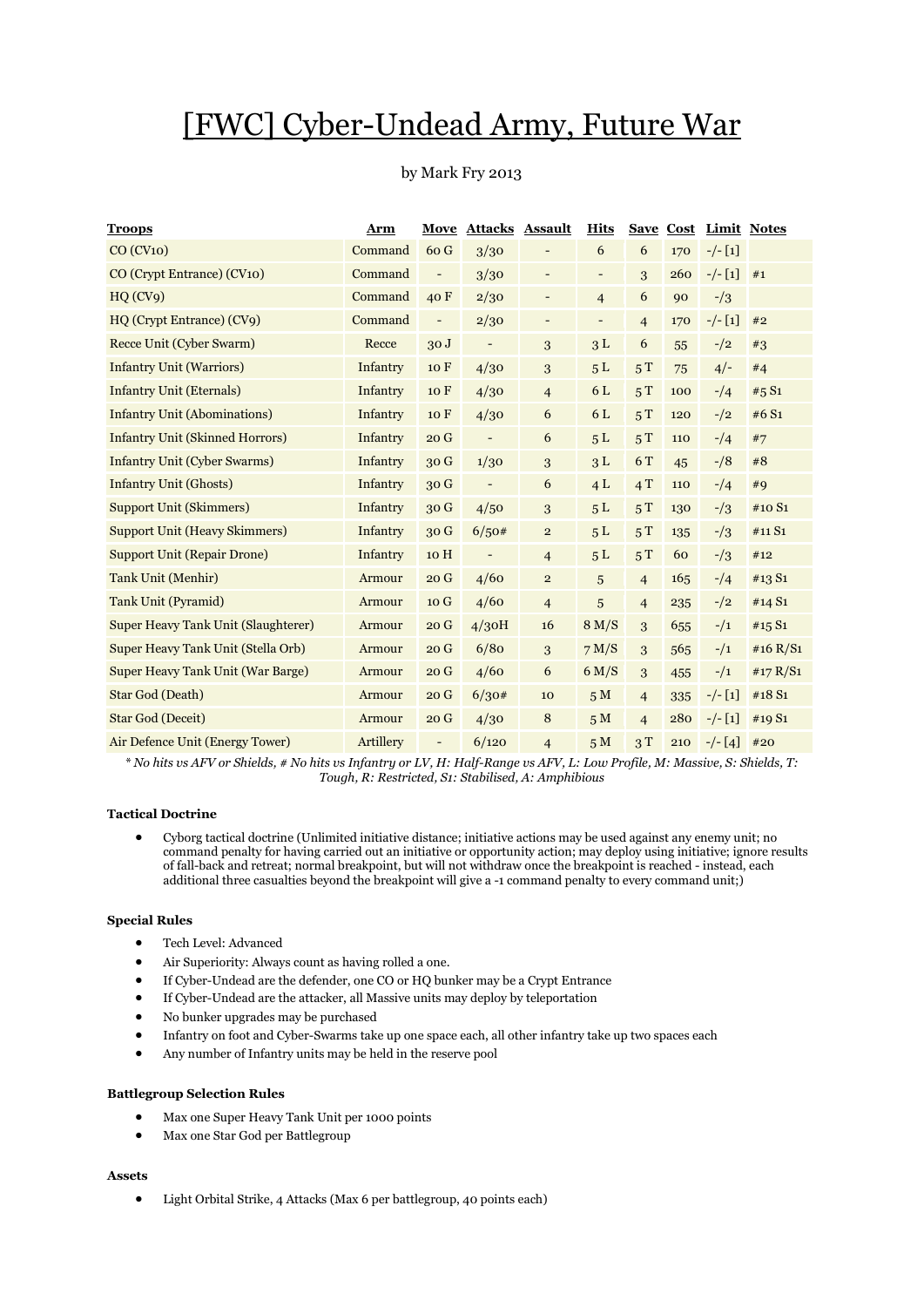- Heavy Orbital Strike, 8 Attacks (Max 3 per battlegroup, 80 points each)
- Ambush (Max 3 per Battlegroup, 50 points each)

## **Note 1. CO (Crypt Entrance)**

- Quantum Tunnel: An unsuppressed unit equipped with a Quantum Tunnel has the following effects: Stealth, Reserves and Ambush
- Command Bunker
- Accommodation of 4 spaces

## **Note 2. HQ (Crypt Entrance)**

- Quantum Tunnel: An unsuppressed unit equipped with a Quantum Tunnel has the following effects: Stealth, Reserves and Ambush
- Command Bunker
- Accommodation of 4 spaces

## **Note 3. Recce Unit (Cyber Swarm)**

Adaptive Camouflage: Count as being in partial cover when in the open and under direct fire

#### **Note 4. Infantry Unit (Warriors)**

- Elite: No command penalty for assaulting the enemy and deduct one die when rolling for suppression/fall-back
- Tactical Withdrawal: Place unit in reserve pool if fall-back result would have knocked out the unit

#### **Note 5. Infantry Unit (Eternals)**

- Elite: No command penalty for assaulting the enemy and deduct one die when rolling for suppression/fall-back
- Tactical Withdrawal: Place unit in reserve pool if fall-back result would have knocked out the unit

#### **Note 6. Infantry Unit (Abominations)**

- Elite: No command penalty for assaulting the enemy and deduct one die when rolling for suppression/fall-back
- Unnatural Horror: Add one suppression die against target if hits are scored minimum of one dice even if all hits were saved, but not if hits were blocked by shields

#### **Note 7. Infantry Unit (Skinned Horrors)**

- Independent: No command penalty for distance from the command unit
- Elite: No command penalty for assaulting the enemy and deduct one die when rolling for suppression/fall-back
- Tactical Withdrawal: Place unit in reserve pool if fall-back result would have knocked out the unit

#### **Note 8. Infantry Unit (Cyber Swarms)**

- Anti-Aircraft Weapon: May use against any airborne unit, including aircraft, gunships and dropships
- Adaptive Camouflage: Count as being in partial cover when in the open and under direct fire
- Expendable: Does not count towards the breakpoint

## **Note 9. Infantry Unit (Ghosts)**

- Elite: No command penalty for assaulting the enemy and deduct one die when rolling for suppression/fall-back
- Tactical Withdrawal: Place unit in reserve pool if fall-back result would have knocked out the unit

#### **Note 10. Support Unit (Skimmers)**

Tactical Withdrawal: Place unit in reserve pool if fall-back result would have knocked out the unit

#### **Note 11. Support Unit (Heavy Skimmers)**

Tactical Withdrawal: Place unit in reserve pool if fall-back result would have knocked out the unit

## **Note 12. Support Unit (Repair Drone)**

- Repair: Cancel one unsaved hit on all infantry units within 5cm for every incoming attack action, except self; this ability does not stack with other Repair units, but Repair units can repair each other if within range
- Expendable: Does not count towards the breakpoint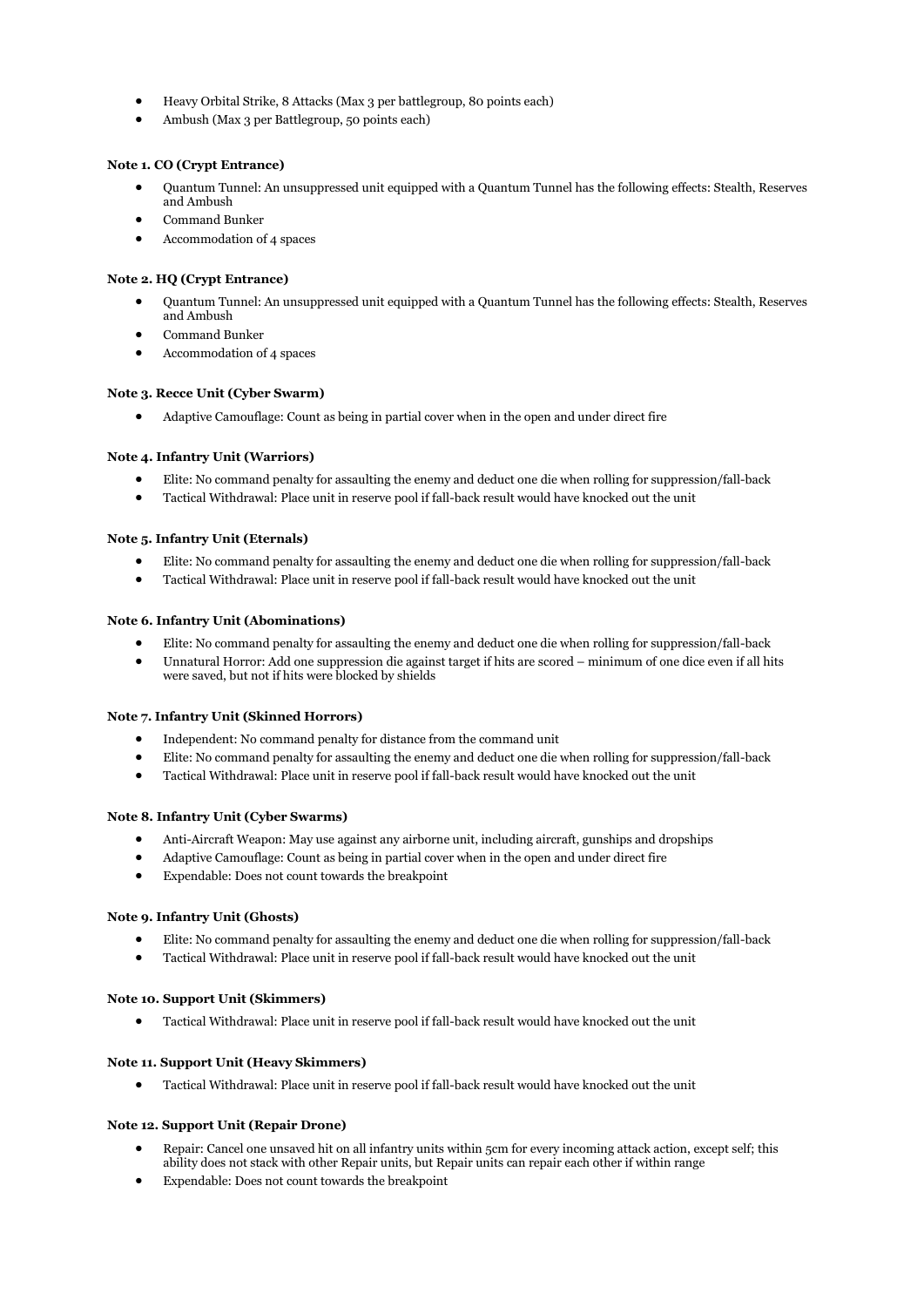## **Note 13. Tank Unit (Menhir)**

- High Impact Weapon (Primary weapon system): Always hit the target on one less, so 3+ in the open, 4+ in partial cover and 5+ in full cover
- Tactical Withdrawal: Place unit in reserve pool if fall-back result would have knocked out the unit

## **Note 14. Tank Unit (Pyramid)**

- Plasma Weapon (Primary weapon system): The nearest unit within 5cm must test for suppression/fall-back by rolling one die for each hit taken by the target unit and will be suppressed if any of the dice score 4+
- Quantum Tunnel: An unsuppressed unit equipped with a Quantum Tunnel has the following effects: Stealth, Reserves and Ambush
- Tactical Withdrawal: Place unit in reserve pool if fall-back result would have knocked out the unit

## **Note 15. Super Heavy Tank Unit (Slaughterer)**

- Secondary Weapon System: 4/30 attacks against all relevant targets
- High Impact Weapon (All weapon systems): Always hit the target on one less, so 3+ in the open, 4+ in partial cover and 5+ in full cover
- Split Fire (All weapon systems): May split attacks equally between two targets provided they are within 5cm of one another
- Adaptive Armour: Unit always gets its full save irrespective of attacking weapon special abilities e.g. hypervelocity penetrators & smart missiles, or flank & rear attacks (i.e. includes the Tough/Extremely Tough attributes)
- Elite: No command penalty for assaulting the enemy and deduct one die when rolling for suppression/fall-back
- All-Round Vision: The unit has full 360° visibility
- Quantum Tunnel: An unsuppressed unit equipped with a Quantum Tunnel has the following effects: Stealth, Reserves and Ambush

#### **Note 16. Super Heavy Tank Unit (Stella Orb)**

- Secondary Weapon System: 6/80 attacks against all relevant targets
- Flamethrower (Primary weapon system): Always count targets as being in the open and all units hit in a straight line up to the maximum range
- Indirect Fire (Secondary weapon system): Calculate as an artillery concentration, using the distance between the unit and the target for deviation
- Quantum Tunnel: An unsuppressed unit equipped with a Quantum Tunnel has the following effects: Stealth, Reserves and Ambush
- May only fire one weapon per action

#### **Note 17. Super Heavy Tank Unit (War Barge)**

- Secondary Weapon System: 4/40 attacks against all relevant targets
- High Impact Weapon (Primary weapon system): Always hit the target on one less, so 3+ in the open, 4+ in partial cover and 5+ in full cover
- Plasma Weapon (Secondary weapon system): The nearest unit within 5cm must test for suppression/fall-back by rolling one die for each hit taken by the target unit and will be suppressed if any of the dice score  $4+$
- Independent: No command penalty for distance from the command unit
- Elite: No command penalty for assaulting the enemy and deduct one die when rolling for suppression/fall-back
- Quantum Tunnel: An unsuppressed unit equipped with a Quantum Tunnel has the following effects: Stealth, Reserves and Ambush

## **Note 18. Star God (Death)**

- Secondary Weapon System: 6/20 attacks against all relevant targets
- Hyper-Velocity Penetrator (Primary weapon system): The save value of the target unit is reduced by one
- Split Fire (Secondary weapon system): May split attacks equally between two targets provided they are within 5cm of one another
- Independent: No command penalty for distance from the command unit
- God-like: No command penalty for assaulting the enemy and deduct two dice when rolling for suppression/fall-back
- Unnatural Horror: Add one suppression die against target if hits are scored minimum of one dice even if all hits were saved, but not if hits were blocked by shields

## **Note 19. Star God (Deceit)**

- Secondary Weapon System: 2/30 attacks against all relevant targets
- Antigravity (Primary weapon system): Antigravity
- Confusion (Secondary weapon system): Inflicts no hits, but unit automatically suppressed when hit
- Indirect Fire (Secondary weapon system): Calculate as an artillery concentration, using the distance between the unit and the target for deviation